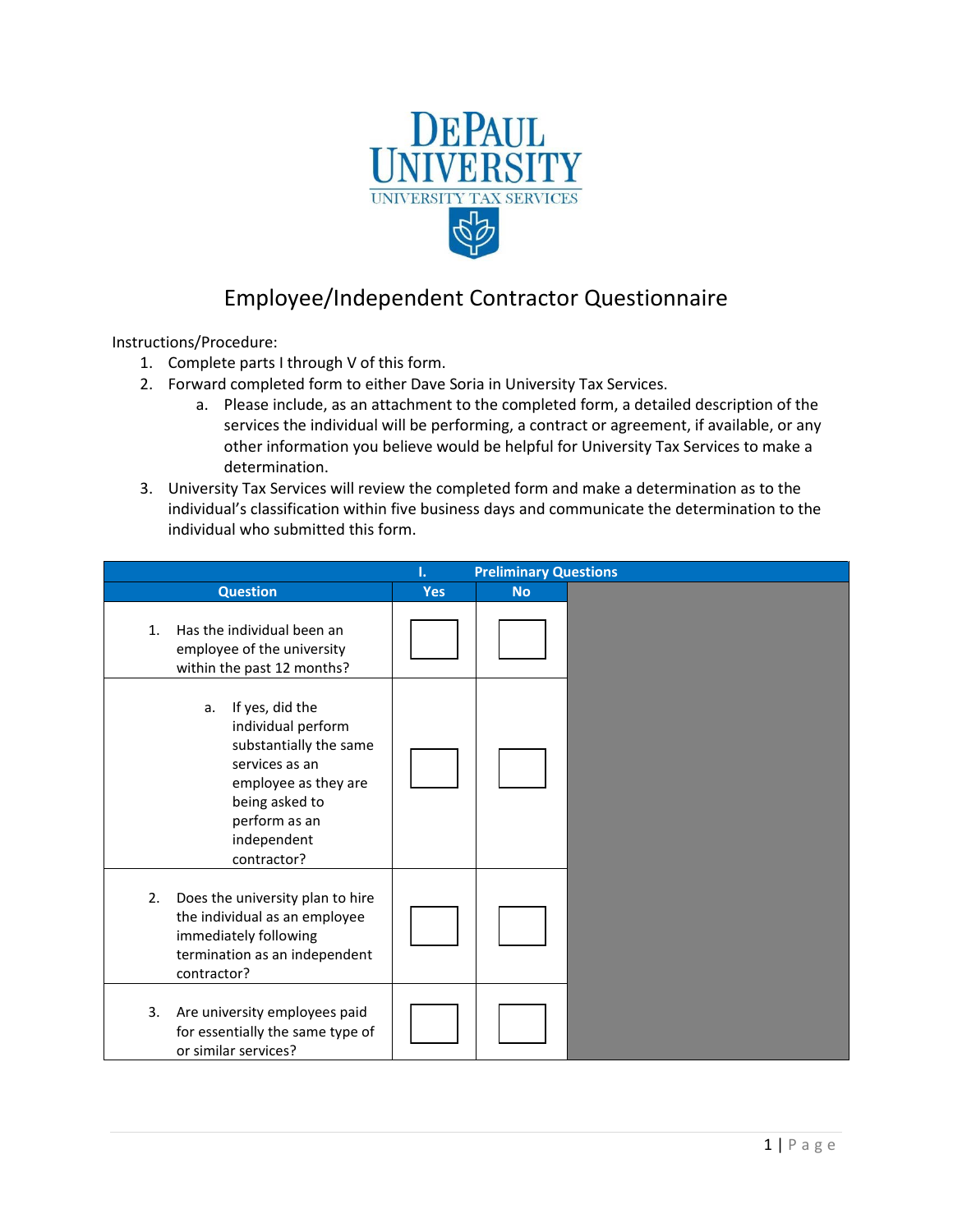|                                                                                         | П.<br><b>Behavioral Control</b>                                                          |     |                                                                                                                                                                                                                                                   |                                                                                                                                                                                                                                                                                                                                                                                                    |  |
|-----------------------------------------------------------------------------------------|------------------------------------------------------------------------------------------|-----|---------------------------------------------------------------------------------------------------------------------------------------------------------------------------------------------------------------------------------------------------|----------------------------------------------------------------------------------------------------------------------------------------------------------------------------------------------------------------------------------------------------------------------------------------------------------------------------------------------------------------------------------------------------|--|
| <b>Question</b><br><b>Answer</b>                                                        |                                                                                          |     | <b>Explanation</b>                                                                                                                                                                                                                                |                                                                                                                                                                                                                                                                                                                                                                                                    |  |
|                                                                                         |                                                                                          | Yes |                                                                                                                                                                                                                                                   | If yes, then this would tend to lead to an<br>employee classification.                                                                                                                                                                                                                                                                                                                             |  |
| 1.                                                                                      | Will the individual be trained by the<br>university in order to perform the<br>services? | No  |                                                                                                                                                                                                                                                   | Generally, independent contractors have all<br>requisite training necessary or provide for training<br>at their own expense in order to hold themselves<br>out as an expert in the area for which they are<br>providing services.                                                                                                                                                                  |  |
| Is the individual instructed by the                                                     | Yes                                                                                      |     | Receiving instruction by the university as to when,<br>where, and/or how services are to be performed<br>is a characteristic which tends to lead to an<br>employee classification.                                                                |                                                                                                                                                                                                                                                                                                                                                                                                    |  |
| 2.                                                                                      | university as to when, where,<br>and/or how the services are to be<br>performed?         | No  |                                                                                                                                                                                                                                                   | Generally, independent contractors determine<br>when, where, and/or how to perform services as<br>they are assumed to be expert in the performance<br>of the services. The university's only concern<br>should be the end product a service provider is<br>being contracted to produce.                                                                                                            |  |
| Will the individual be able to<br>independently hire and supervise<br>3.<br>assistants? | Yes                                                                                      |     | Generally, if the university will not allow an<br>individual to hire and supervise assistants it<br>means that the university has control as to how<br>the services will be performed, which would tend<br>to lead to an employee classification. |                                                                                                                                                                                                                                                                                                                                                                                                    |  |
|                                                                                         | <b>No</b>                                                                                |     | An independent contractor is generally free to<br>hire, supervise, and pay for any assistants they<br>believe are necessary to perform the services,<br>given the number of clients or the workload the<br>independent contractor may have.       |                                                                                                                                                                                                                                                                                                                                                                                                    |  |
|                                                                                         |                                                                                          | Yes |                                                                                                                                                                                                                                                   | Requiring the individual to personally perform<br>services would tend to lead to an employee<br>classification.                                                                                                                                                                                                                                                                                    |  |
| 4.                                                                                      | Will the individual be required to<br>perform the services personally?                   | No  |                                                                                                                                                                                                                                                   | Generally, an independent contractor uses<br>whomever they believe is necessary to perform<br>services. For instance, an independent contractor<br>may have a staff that performs some or all of the<br>services. In an independent contractor<br>classification, the university should not be<br>concerned with who is performing the services,<br>but rather in the end product of the services. |  |
|                                                                                         |                                                                                          | Yes |                                                                                                                                                                                                                                                   | Requiring an individual to provide regular<br>progress reports tends to lead to an employee<br>classification, as it denotes a level of control over<br>the individual that independent contractors are<br>not generally subjected to.                                                                                                                                                             |  |
| 5.                                                                                      | Will the individual be required to<br>provide regular progress reports?                  | No  |                                                                                                                                                                                                                                                   | Generally, independent contractors are only<br>required to provide an end product. However,<br>occasional status reports from the independent<br>contractor, to ensure that work is progressing<br>toward the desired end product, would not tend<br>to lead to an employee classification.                                                                                                        |  |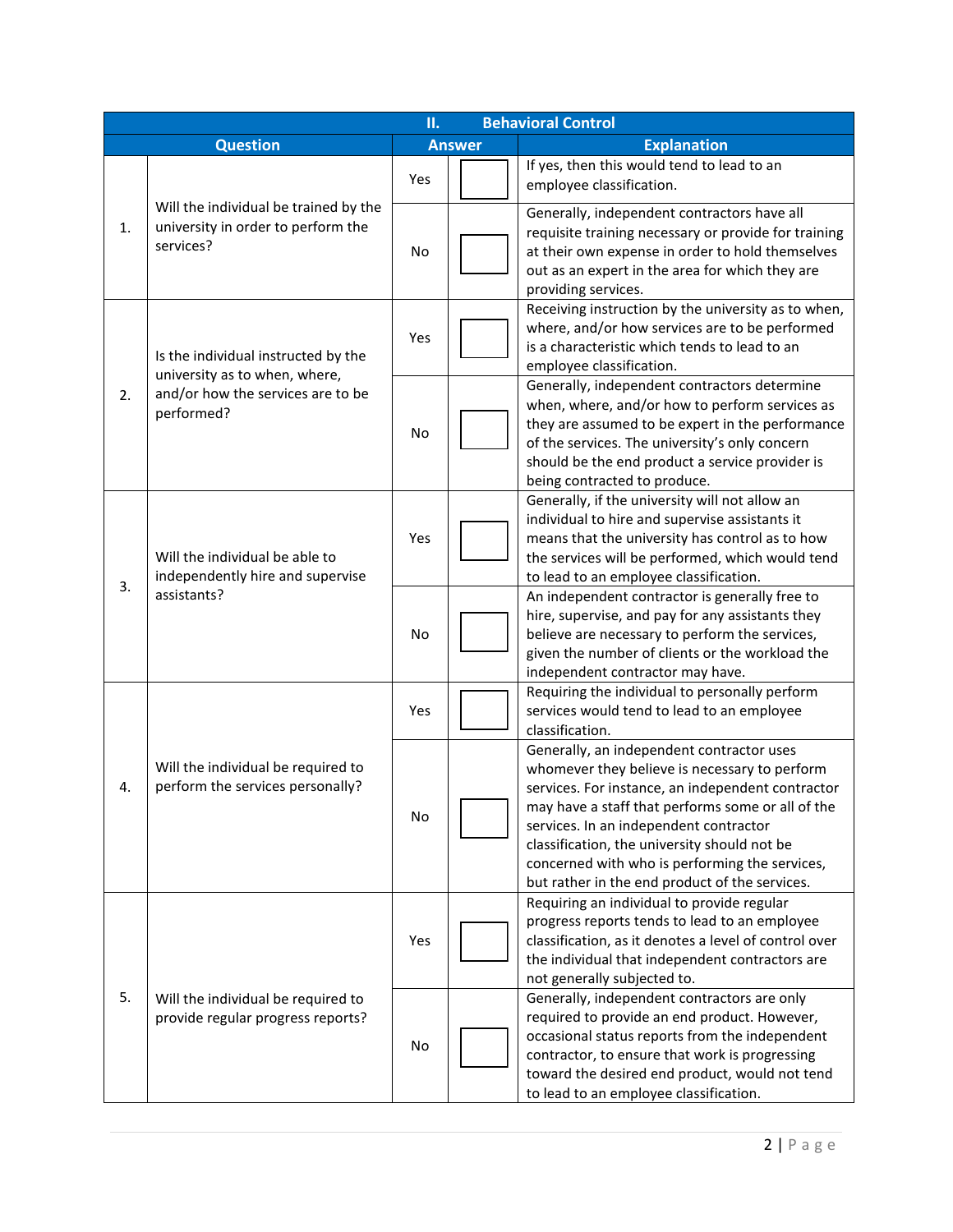|     |                                                                                                     | Yes | Requiring services to be performed in a prescribed<br>manner is indicative of control by the university<br>that tends to lead to an employee classification.                                                                                                                                                                                                                                                               |
|-----|-----------------------------------------------------------------------------------------------------|-----|----------------------------------------------------------------------------------------------------------------------------------------------------------------------------------------------------------------------------------------------------------------------------------------------------------------------------------------------------------------------------------------------------------------------------|
| 6.  | Will the individual be required to<br>perform services in a manner<br>prescribed by the university? | No  | Independent contractors are generally engaged to<br>provide expertise regarding the services they will<br>perform. This expertise includes the manner in<br>which the services will be rendered. When<br>engaging an independent contractor, the<br>university should only be concerned with the end<br>product of the services and not in the manner in<br>which the end product was derived.                             |
|     | Will the university require the                                                                     | Yes | Requiring a prescribed amount of time to<br>performing services is indicative of control by the<br>university that tends to lead to an employee<br>classification.                                                                                                                                                                                                                                                         |
| 7.  | individual to devote a prescribed<br>amount of time to performing<br>services?                      | No  | Generally, independent contractors determine<br>the amount of time necessary to perform the<br>services they will provide. When engaging an<br>independent contractor, the university should<br>only be concerned with the end product of the<br>services and not in the amount of time it takes for<br>the end product to be achieved.                                                                                    |
| 8   | Will the university supply the<br>individual with any tools necessary<br>to perform the services?   | Yes | Providing tools necessary to perform services is<br>indicative of an individual who is not in the<br>business of providing the services they will<br>perform. Generally employees rely on their<br>employer to provide the tools necessary to<br>perform services.                                                                                                                                                         |
|     |                                                                                                     | No  | Possession of their own tools is indicative of<br>someone who is in the business of providing the<br>services he or she in engaged to perform.                                                                                                                                                                                                                                                                             |
| 9.  | Will the university set specific hours<br>for performing services?                                  | Yes | Setting hours, such as 9 to 5, is indicative of<br>control by the university that tends to lead to an<br>employee classification.                                                                                                                                                                                                                                                                                          |
|     |                                                                                                     | No  | Generally, independent contractors determine, in<br>their sole judgment, their schedule and when they<br>work on a specific project.                                                                                                                                                                                                                                                                                       |
|     |                                                                                                     | Yes | Performing services on university premises is<br>generally indicative of an employee classification,<br>as most employees perform services on their<br>employer's premises.                                                                                                                                                                                                                                                |
| 10. | Will the individual be required to<br>perform the services on university<br>premises?               | No  | Generally, independent contractors determine<br>the place where services are performed.<br>However, note that services of an independent<br>contractor may need to be performed on<br>university premises, due to the nature of the<br>services being performed. For instance, services<br>performed by a tradesman on a university<br>building would, by its very nature, need to be<br>performed on university premises. |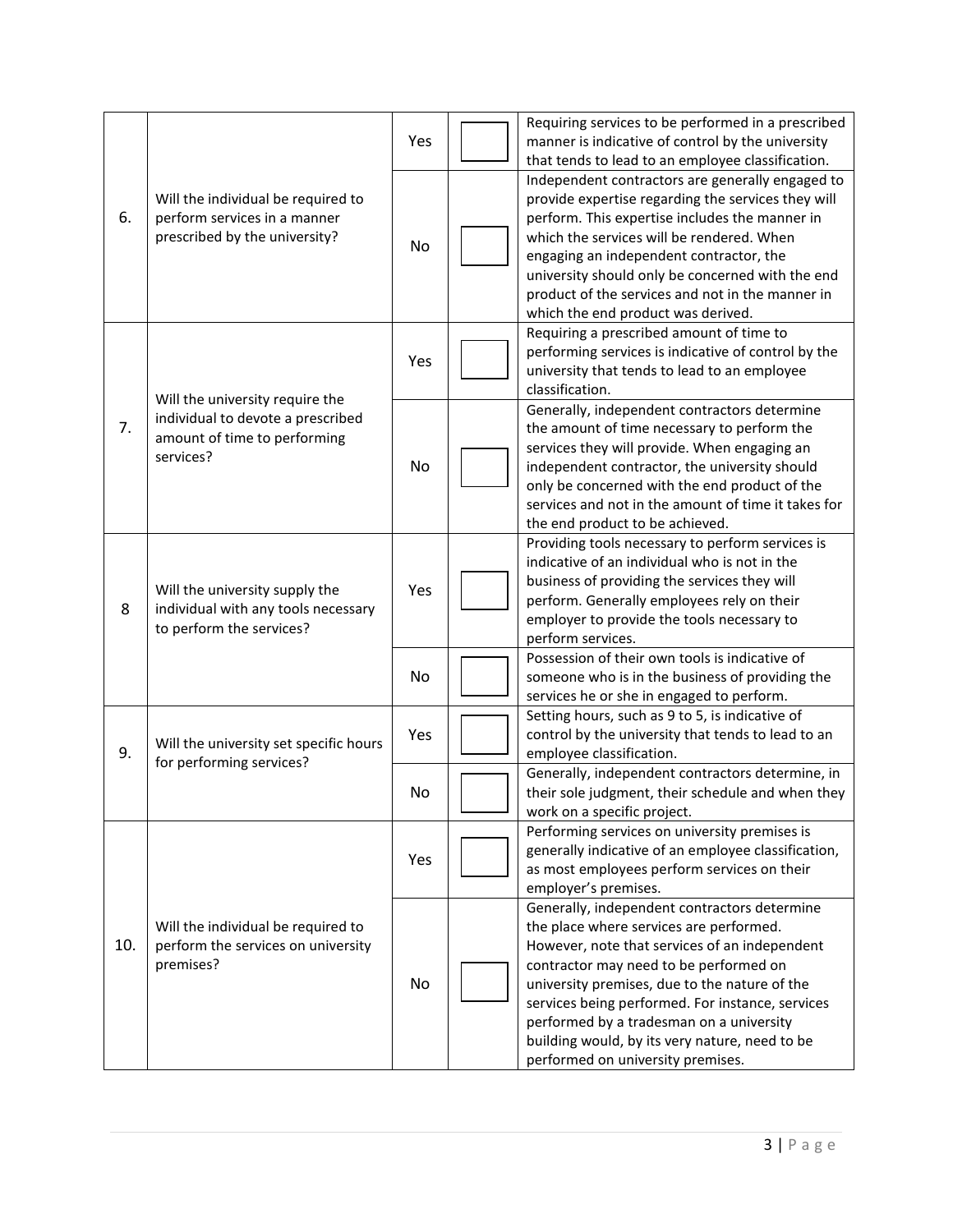|                                  |                                                                                                                                     | <b>Financial Control</b> |                                                                                                                                                                                                                                             |                                                                                                                                                                                                                                                                                                                                         |
|----------------------------------|-------------------------------------------------------------------------------------------------------------------------------------|--------------------------|---------------------------------------------------------------------------------------------------------------------------------------------------------------------------------------------------------------------------------------------|-----------------------------------------------------------------------------------------------------------------------------------------------------------------------------------------------------------------------------------------------------------------------------------------------------------------------------------------|
| <b>Question</b><br><b>Answer</b> |                                                                                                                                     | <b>Explanation</b>       |                                                                                                                                                                                                                                             |                                                                                                                                                                                                                                                                                                                                         |
| 11.                              | Can the individual realize a profit or<br>loss as a result of performing the<br>services?                                           | Yes                      |                                                                                                                                                                                                                                             | Generally, independent contractors bear the<br>profit/loss risks based on the amount of revenue<br>they receive from performing services for a client<br>and all of the business related expenses they<br>incur in the performance of the services.<br>Generally only the service provider can answer<br>this question.                 |
|                                  | No                                                                                                                                  |                          | Employees generally do not realize either a profit<br>or loss from the performance of services, since<br>their employer is responsible for covering all<br>business related expenses associated with the<br>services the employee performs. |                                                                                                                                                                                                                                                                                                                                         |
| 12.                              | Does the individual have a<br>significant investment in the tools<br>and instruments necessary to<br>perform the services they will | Yes                      |                                                                                                                                                                                                                                             | Generally, independent contractors are in the<br>business of providing the services they perform<br>and have made an investment significant enough<br>to provide all of the tools and instruments<br>necessary to perform such services.<br>Generally, employees rely on their employer to                                              |
| perform?                         |                                                                                                                                     | No                       |                                                                                                                                                                                                                                             | provide the tools and instruments necessary to<br>perform their duties.                                                                                                                                                                                                                                                                 |
| 13.                              | Does the individual make their<br>services available to the general<br>public?                                                      | Yes                      |                                                                                                                                                                                                                                             | Generally, independent contractors are in the<br>business of providing their services to as many<br>clients as possible.                                                                                                                                                                                                                |
|                                  |                                                                                                                                     | No.                      |                                                                                                                                                                                                                                             | An employee generally only has one client for<br>whom they perform services, their employer.                                                                                                                                                                                                                                            |
|                                  | Does the individual provide their                                                                                                   | Yes                      |                                                                                                                                                                                                                                             | Generally, independent contractors are in the<br>business of providing their services to as many<br>clients as possible.                                                                                                                                                                                                                |
| 14.                              | services to more than one<br>business?                                                                                              | No                       |                                                                                                                                                                                                                                             | Employees generally perform services for one<br>employer at a time. Although an employee may<br>work for more than one employer, an employee<br>generally works for each employer for a set<br>period of time in an employer specified location.                                                                                        |
| 15.                              | Is the individual paid on an irregular<br>of contractual basis?                                                                     | Yes                      |                                                                                                                                                                                                                                             | Generally, independent contractors are paid on<br>an irregular basis, such as an agreed-to billing<br>cycle or based on the progress made toward<br>providing the end product of the services. An<br>independent contractor's payment schedule is<br>generally specified in an agreement with the<br>client who engages their services. |
|                                  |                                                                                                                                     | No                       |                                                                                                                                                                                                                                             | Employees are generally paid on a regular<br>schedule, such as weekly or bi-weekly.                                                                                                                                                                                                                                                     |
| 16.                              | Will the individual be reimbursed<br>for business expenses?                                                                         | Yes                      |                                                                                                                                                                                                                                             | Generally, independent contractors are<br>responsible for paying their own business related<br>expenses, since it is the independent contractor<br>who bears the profit or loss risk.                                                                                                                                                   |
|                                  |                                                                                                                                     | No                       |                                                                                                                                                                                                                                             | Employees are generally reimbursed for business<br>related expenses by their employer, since it is the<br>employer who bears the profit and loss risk.                                                                                                                                                                                  |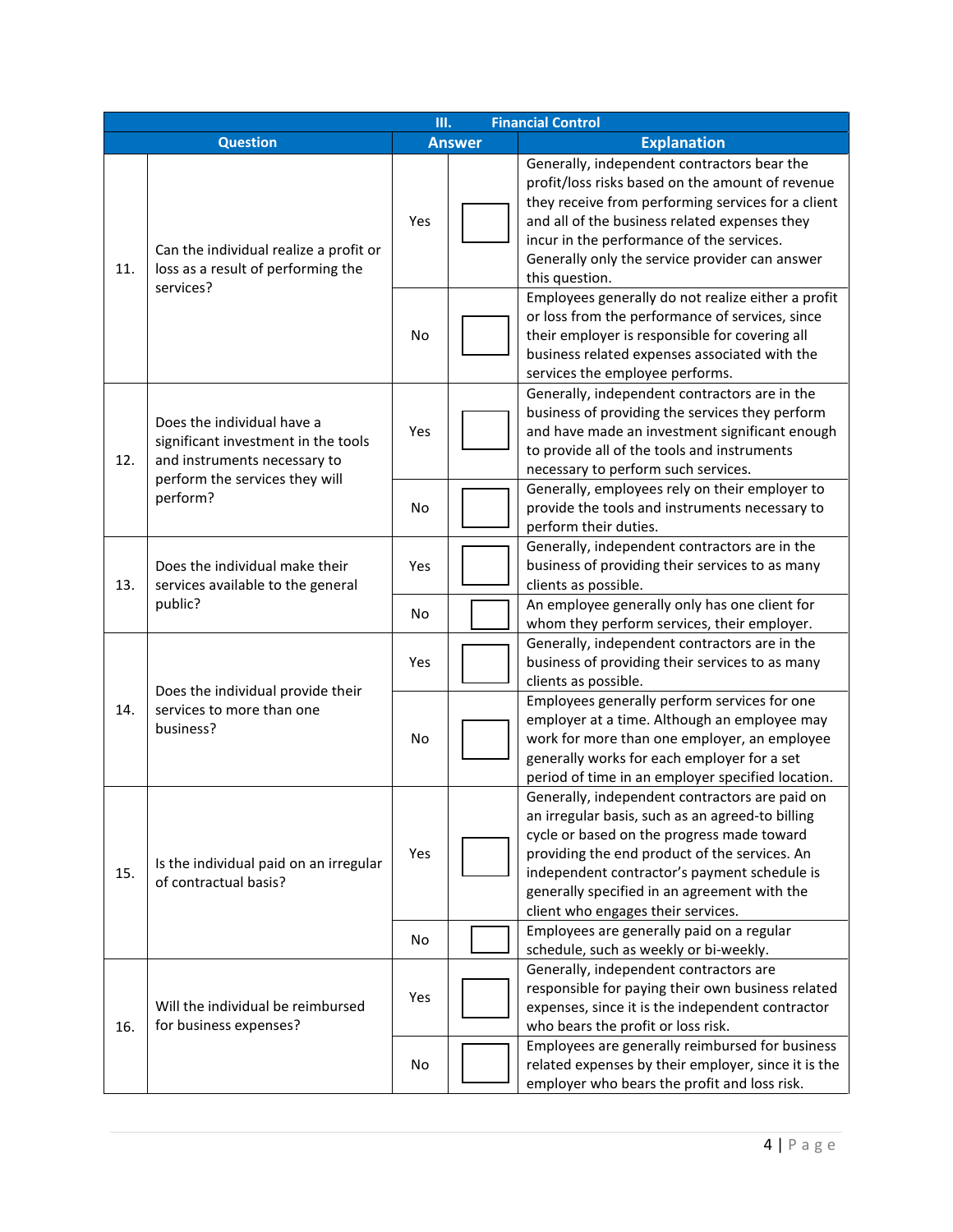|                                                                                     | <b>Relationship with the University</b><br>IV.                        |                    |                                                                                                                                                                                                                                                                                                 |                                                                                                                                                                                                                                                  |  |
|-------------------------------------------------------------------------------------|-----------------------------------------------------------------------|--------------------|-------------------------------------------------------------------------------------------------------------------------------------------------------------------------------------------------------------------------------------------------------------------------------------------------|--------------------------------------------------------------------------------------------------------------------------------------------------------------------------------------------------------------------------------------------------|--|
| <b>Question</b><br><b>Answer</b>                                                    |                                                                       | <b>Explanation</b> |                                                                                                                                                                                                                                                                                                 |                                                                                                                                                                                                                                                  |  |
| 17.                                                                                 | Will the individual's services be<br>integrated into the university's | Yes                |                                                                                                                                                                                                                                                                                                 | Employees generally perform services that are<br>integral to their employer's business. These are<br>generally services that are critical to the survival<br>of the employer's business.<br>Generally, independent contractors provide           |  |
| business activities?                                                                | No                                                                    |                    | services that are special in nature and that are<br>performed on either a one-time or infrequent<br>basis. These services are generally not critical to<br>the day-to-day survival of the client's business.                                                                                    |                                                                                                                                                                                                                                                  |  |
|                                                                                     | Is there a written contract that sets                                 | Yes                |                                                                                                                                                                                                                                                                                                 | Generally, independent contractors will require<br>an agreement with their clients that specifies the<br>terms related to the providing of such services.                                                                                        |  |
| 18.                                                                                 | forth of the terms and conditions of<br>the services to be performed? | No                 |                                                                                                                                                                                                                                                                                                 | Employees are generally employed "at will" by<br>their employer, with no written agreement<br>specifying the terms and conditions of the<br>services they will perform.                                                                          |  |
|                                                                                     | Does the university provide the                                       | Yes                |                                                                                                                                                                                                                                                                                                 | Employees are generally provided with certain<br>benefits related to their employment, such as<br>health and pension benefits.                                                                                                                   |  |
| 19.<br>individual with employee type<br>benefits?                                   | No                                                                    |                    | Independent contractors are generally<br>responsible for providing their own benefits.<br>Provision of their own benefits is part of the<br>profit and loss risk an independent contractor<br>assumes.                                                                                          |                                                                                                                                                                                                                                                  |  |
| Does the individual have a<br>20.<br>continued relationship with the<br>university? | Yes                                                                   |                    | Employees may work for an employer for many<br>years, which is indicative that they provide<br>services that are critical to their employer's<br>business (see also question 17, above).                                                                                                        |                                                                                                                                                                                                                                                  |  |
|                                                                                     | No                                                                    |                    | Generally, independent contractors provide<br>services to a client on either a one-time or<br>infrequent basis.                                                                                                                                                                                 |                                                                                                                                                                                                                                                  |  |
|                                                                                     |                                                                       | Yes                |                                                                                                                                                                                                                                                                                                 | Employees are generally employed on an "at<br>will" basis. As such, the employer is free to<br>terminate an employee's employment as and<br>when they see fit.                                                                                   |  |
| Can the university terminate the<br>21.<br>individual at its discretion?            | No                                                                    |                    | An independent contractor's services can only be<br>terminated based on the provision of the<br>agreement that exists between them and the<br>client. This ensures that, as long as the<br>independent contractor fulfills the terms of the<br>agreement, they will be paid for their services. |                                                                                                                                                                                                                                                  |  |
|                                                                                     | Can the individual end their                                          | Yes                |                                                                                                                                                                                                                                                                                                 | An employee is generally free to end their<br>employment relationship with an employer at<br>any time without further obligation or penalties.                                                                                                   |  |
| 22.                                                                                 | relationship with the university at<br>their discretion?              | No                 |                                                                                                                                                                                                                                                                                                 | An independent contractor who does not fulfill<br>their obligations may be subject to a penalty per<br>the agreement with the client or may be<br>obligated to turn over the work for which the<br>independent contractor has already been paid. |  |